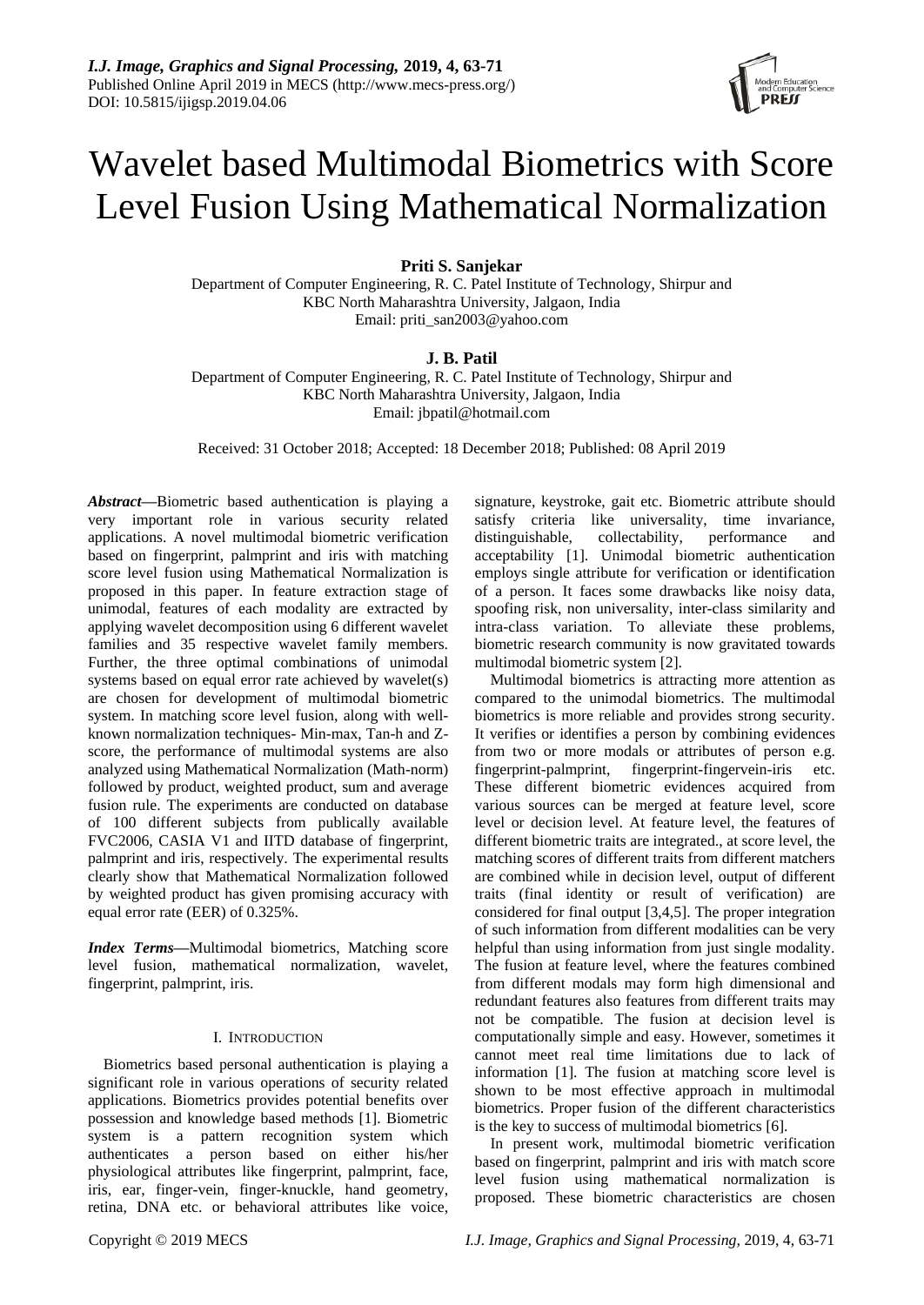because fingerprint is most widely used and accepted, palmprint has larger surface area with stable and discriminating features and iris has stable and unique structure which does not change over the lifetime [7]. In this work, the combination approach for fusion of the scores from different modalities is considered. This work will first examine the performance of multimodal biometric system over the unimodal biometric system. Further, the performance evaluation of multimodal system is based on well-known normalization techniques i.e. Min-Max, Tanh and Z-score normalizations with product, weighted product, sum and average fusion rules. Additionally, the main objective of the work is to evaluate performance of the system with mathematical normalization with various fusion methods. Many researchers have used normalization techniques like Min-Max, Tanh, Z-score, Median-MAD, Double sigmoid etc. These techniques are used frequently in literatures but the mathematical normalization on the combination of fingerprint, palmprint and iris is not addressed yet. Therefore, the proposed work will focus and show the effectiveness of mathematical normalization.

The paper is structured as follows: Section 2 gives review of literatures; Section 3 describes fingerprint, palmprint and iris verification system based on 6 different wavelet families and 35 different wavelet members and matching score level fusion. Databases and experimental set up is covered in Section 4. Section 5 gives the performance of different normalization methods with various fusion techniques in terms of Equal Error Rate and Receiver Operating Characteristic. Finally, the conclusions are reported in last Section.

# II. LITERATURE REVIEW

Till date many multimodal biometric systems based on modals like face-iris, fingerprint-finger vein-hand geometry, hand geometry-hand shape, palmprint-iris, fingervein-fingerknuckle etc. have been developed by various researchers but fingerprint, palmprint and iris based multimodal biometric system with matching score level fusion using mathematical normalization is yet not reported. Right choices of traits, feature extraction technique, fusion schemes, matching algorithm etc. are some open challenges in multimodal biometrics [8]. In this section survey of literature is explored.

In 2015, S. Sharma et al. [9] worked on the multibiometric system based on combination of shape and geometry of the hand to perform verification. The wavelet decomposition at level 5 with Daubechies wavelet 1 is carried out to reduce the dimensions of the distance and orientation features. They adopted a two level score level fusion in order to increase the performance of the verification and they also performed experiments with different similarity measures. They reported 0.52% EER on IITD database. S. Ribaric et al. [10] have developed multimodal biometric verification system using face and palm in 2006. They have developed verification and two identification systems based on face, palm and finger. Normalization of the scores is carried out with normalization techniques like piecewise linear, min-max, median-MAD, double sigmoid, tanh, zscore and bayes. For verification system with Bayes normalization authors have achieved minimum EER of 2.29%, while they reported 3.12%, 3.05% and 3.15% EER for min-max, tanh and z-score techniques respectively.

In 2016, T. A. Alghamdi et al. [11] presented a multimodal biometric system using face and palmprint. They evaluated this combination with different fusion schemes and experimental results show that fusion at score level is more effective. He has reported accuracy in GAR of 91 % at 0.01 FAR with sum rule of matching score level fusion. In 2010, M. I. Razzak et al. [12] have proposed face and finger vein based multimodal biometric recognition system with classification based approach using fuzzy fusion on the database of 35 subjects. The considerable performance of 91.4% GAR at 0.05% FAR of their system is reported. In 2010, A. P. Yazdanpana et al. [13] have developed the face, ear and gait based multimodal biometric system and evaluated the performance of different normalization techniques like Min-Max, Median-MAD and Z-score with weighted sum and weighted product. The experimental results are obtained on the database of 40 subjects with system accuracy of 97.5 % GAR at 0.1 % FAR using Z-score with weighted product combination. In 2013, A. B. Khalifa et al. [14] proposed the novel approach of adaptive normalization for multimodal biometrics using face, fingerprint and palmprint. The experimentation is performed using various normalization schemes with different fusion methods on database of 100 users. The promising result with 0.47% EER is obtained for adaptive normalization and product rule.

In 2006, A. Kumar et al. [15] have proposed fingerprint, palmprint and hand shape based biometric system. These characteristics are from the same modalities i.e. hand alone and extracted features from fingerprint, palmprint and hand shape, then scores of individual features are simply combined using sum rule. The performance of the system is analyzed on the database of the 100 subjects collected by their own using digital camera and they got considerable performance with EER of 3.54%. In 2011, M. Hanmandlu et al. [16] have introduced the approach of triangular norm for matching score level fusion on multimodal system of palmprint, hand veins and hand geometry which are the features of single modality i.e. hand alone. Here, the fusion rules (product and sum) rules are extended to general class of aggregation operators (t-norms) in order to enhance the score level fusion. The experimentation is conducted on two databases i.e. IITD and polyU of 100 and 165 subjects, respectively using triangular norm with result of 100% GAR at 0.01 FAR.

In 2010, He et al. [6] have evaluated the performance of the transformation based as well as classifier based score level fusion and analyzed the performance of wellknown normalization techniques i.e. Min-Max, Tanh and Zscore with sum rule. Further, they derived a new normalization technique-Reduction of High score Effect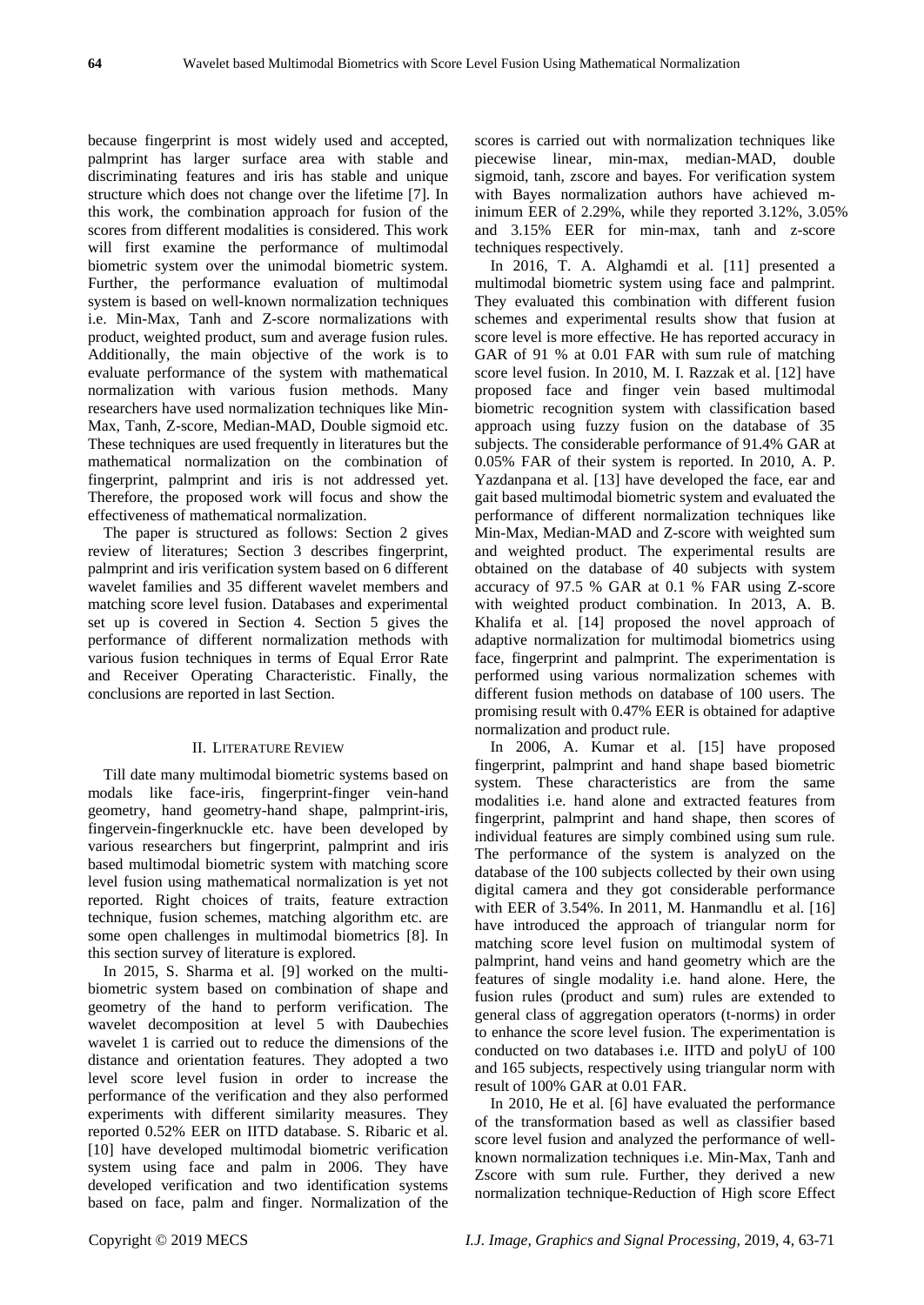(RHE). They performed experiment on 510 subjects from NIST face and fingerprint database for fingervein virtual database is created. The system has accuracy of 99.8% at 0.01% FAR using RHE. In 2006**,** K. Nandakumar et al. [17] have proposed density based likelihood ratio score level fusion with taking quality of the image into account using fingerprint and iris of 310 users. The complex process for quality assessment is used with achieved GAR of 94.8% at 0.01% FAR. In the same year A. Jain et al. [18] have investigated score normalization in multimodal biometrics based on face, fingerprint and hand geometry. The performance of different normalization techniques with various fusion methods are experimented and analyzed on the database of 100 subjects. According to experiments min-max and z-score are sensitive to the outliers. At 0.1% FAR, for min-max, z -score and tanh author has achieved accuracy of 97.8%, 98.6% and 98.5% respectively.

In 2011, R. Raghavendra et al. [19] designed multimodal biometric system using face and palmprint along with score level fusion. The experimentations are also conducted on feature level fusion using particle swarm optimization. The matching score fusion is carried out with weighted sum rule. The experiments are carried out on 250 users from FRGS face database and PolyU palmprint database and they got accuracy of 86.50% at 0.01% FAR. In 2011, Cui et al. [20] have proposed score level fusion of fingerprint and fingervein. The minutia based matching is performed for fingerprint while modified hausdorff distance (MHD) algorithm is used for fingervein matching. With min-max normalization and weighted sum rule, weights are varied in range of [0, 1]. They experimented on database of 80 subjects and got accuracy of 98.74% with 0.7 and 0.3 weights for finger and vein respectively. In 2014, M. Shahrimie et al. [21] proposed multimodal biometrics based on finger vein and finger geometry with BLPOC (Band Limited Phase Only Correlation) and WCCD (Width with Centroid Contour Distance) for matching**.** The z-score normalization with weighted sum rule is employed for fusion of scores. Own collected database of 123 subjects are used for the experimentation to achieve the considerable results of 1.78% EER.

It is revealed from literature survey that mathematical normalization technique on fingerprint, palmprint and iris modals for score level fusion in multimodal system is yet not addressed. Therefore, this paper mainly focuses on mathematical normalization method in multimodal score level fusion with various combination of wavelet families in unimodal systems and also shows performance of the system with various values of alpha in mathematical normalization.

#### III. PROPOSED METHOD

#### *A. Fingerprint Feature Extraction*

In present work, the image based approach of fingerprint verification system is used. In image based approach generally features are extracted directly from

raw gray scale image with no or minimum preprocessing steps. Gray-scale fingerprint image is much richer with discriminatory information. The minimum pre-processing requirements with this approach also reduces the computational complexity [22]. In order to extract the features from fingerprint image, first of all area of 250 X 300 around the core point is considered [23], then Gray Level Co-occurrence Matrix (GLCM) and wavelet based features are extracted from the cropped area. The GLCM is computed from input fingerprint image using (1) for feature extraction. GLCM has proved to be popular statistical method of extracting texture features from images [24]. In this work four gray level co-occurrence matrices are calculated with four different angles i.e.  $0^0$ (horizontal),  $90^0$  (vertical),  $45^0$  and  $135^0$  (diagonal) and then statistical texture features namely, Contrast, Homogeneity, Energy and Correlation are extracted from these gray level co-occurrence matrices by using (2) to (5) respectively. For a given image I of size N×N, GLCM is defined as

$$
P(i, j) = \sum_{x, y=1}^{N} \begin{cases} 1, & \text{if } I(x, y) = i \text{ and } I(x + d_x, y + d_y) = j \\ 0 & \text{otherwise} \end{cases}
$$
(1)

Here, the offset  $(d_x, d_y)$ , specifies the distance between the pixel-of-interest and its neighbor.

$$
Contrast = \sum_{i,j=1}^{k} (i-j)^{2} P(i,j)
$$
 (2)

Homogeneity = 
$$
\sum_{i,j=1}^{k} \frac{P(i,j)}{1+|i-j|}
$$
 (3)

Energy = 
$$
\sum_{i,j=1}^{k} P(i,j)^2
$$
 (4)

Correlation = 
$$
\sum_{i,j=1}^{k} \frac{(i-\mu i)(j-\mu j)P(i,j)}{\sigma_i \sigma_j}
$$
 (5)

Where P is co-occurrence matrix,  $P(i, j)$  is  $(i, j)$ <sup>th</sup> entry in co-occurrence matrix, k denotes dimension i.e. no. of gray levels of co-occurrence matrix,  $\mu$  is mean and  $\sigma$  is the standard deviation. The four features namely contrast, homogeneity, energy and correlation for each angle  $(0^0)$ ,  $45^0$ ,  $90^0$  and  $135^0$ ) are extracted from four different GLCMs. Thus, at this point total 16 features are extracted from GLCMs.

The wavelet based features are also extracted from fingerprint along with texture features. The wavelet transformation is based on Multi-resolution analysis and represents signal in frequency and space [25]. The various wavelet components are the shifted and the scaled versions of a mother wavelet [26]. Here, the original fingerprint image is decomposed up to four levels. At each level of wavelet transformation only LH, HL and HH parts are considered for feature extraction and GLCM of this each part is computed with angle  $0^0$ ,  $90^0$ ,  $45^0$  and 135<sup>0</sup> respectively. For HH part, GLCMs are computed with two angles i.e.  $45^{\circ}$  and  $135^{\circ}$ . Finally, from these GLCMs statistical texture features contrast and energy (32 features) are extracted using (2) and (4), respectively.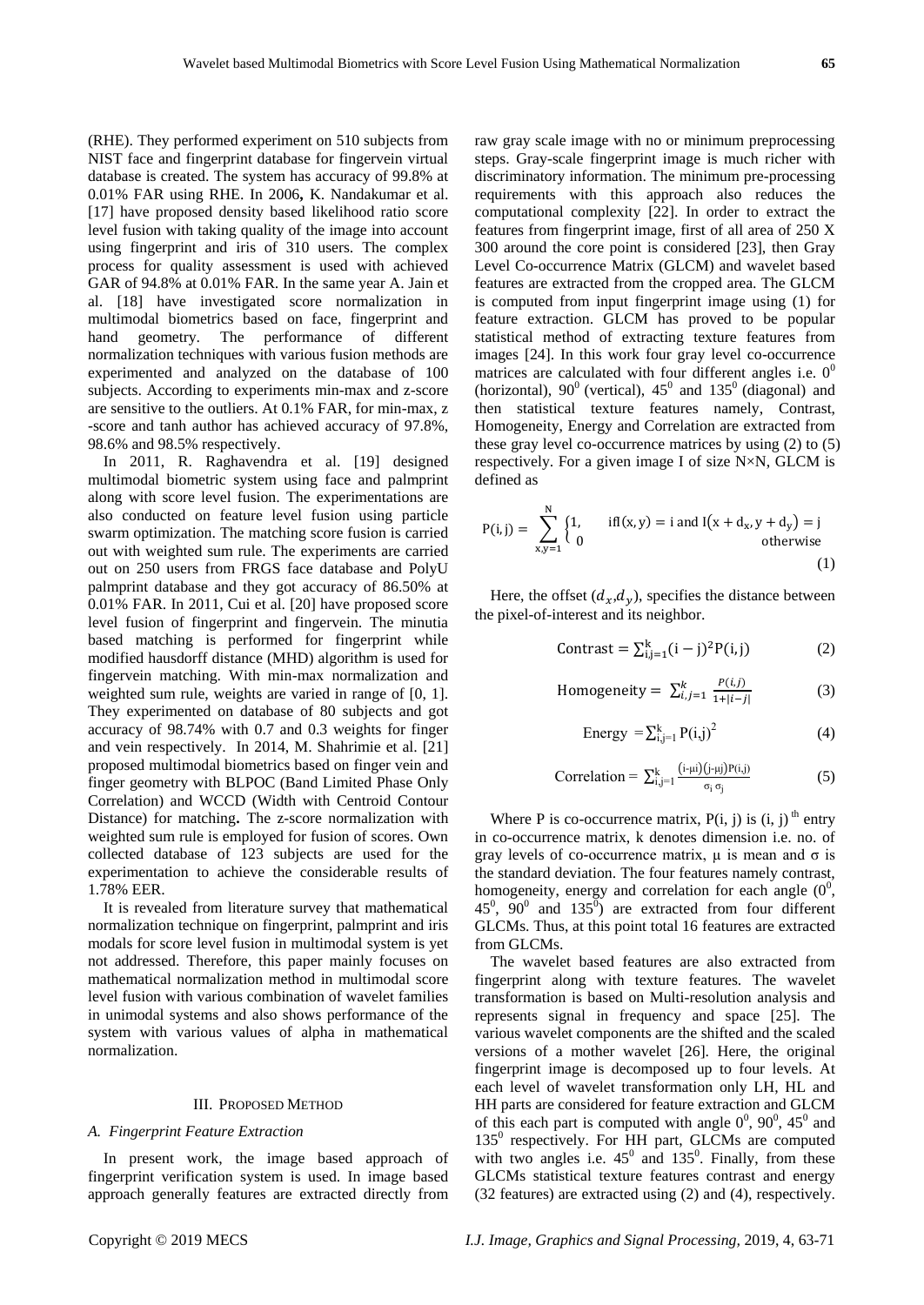The mean and standard deviation of detail parts of first level decomposition (6 features) are also extracted using wavelet transformation. In order to improve the accuracy, the wavelet energy of the detail components up to  $5<sup>th</sup>$ level decomposition (45 features) is also computed. In this way total 99 features are extracted from each fingerprint image. Note that for decomposition 6 different wavelet families namely Haar, Daubechies, Symlet, Coiflets, Bior and Dmeyer with their respective 35 wavelet members are used. For each wavelet member, accuracy of the fingerprint system in terms equal error rate is calculated which is shown in Table 1-6.

#### *B. Palmprint Feature Extraction*

The palmprint Region of Interest extraction is very crucial but important task in palmprint based authentication. It is extracted using center and centroid of the palmprint [27]. In proposed work, palmprint feature extraction is also based on wavelet transformation. Palmprint ROI of size  $200 \times 200$  is decomposed at single level. In order to extract the local statistical features, block processing is performed on decomposed palm print image. Decomposed image is divided into blocks of size 10 by 10 resulted in 400 blocks. Then mean of each block is calculated using (6).

mean(m) = 
$$
1/_{N^2} \sum_{i,j=1}^{N} I(i,j)
$$
 (6)

Where m is the mean of block, N is dimension of block and I (i,j) is  $(i,j)$ <sup>th</sup> pixel entry in that block. In this way the total 400 statistical features are extracted from decomposed palmprint image. Note that for palmprint decomposition also 6 different wavelet families namely Haar, Daubechies, Symlet, Coiflets, Bior and Dmeyer with their respective 35 wavelet members are used. For each wavelet member accuracy of the palmprint system is calculated as shown in Table 1-6. For both fingerprint and palmprint matching Euclidean distance is used which is calculated with (7)

$$
ED = \sqrt{\left(\sum_{i=1}^{no.of features} (fea_{k,i} - fea_{l,i})^2\right)} \tag{7}
$$

Where ED is Euclidean distance and  $f_{\text{eq}}$  the features of unknown image, feal,i are features of known image from training database.

#### *C. Iris Feature Extraction*

The IITD iris database consists of normalized iris images [28]. These normalized images are considered for feature extraction. Iris feature extraction is also based on wavelet transformation. Normalized iris image is decomposed up to fourth level using wavelet transformation. Wavelet coefficients of fourth level decomposed LL, LH, HL and HH parts are selected as a feature vector, value of the coefficient can be positive or negative. The wavelet coefficients are encoded into 324 bit binary code using (8) where V is the feature vector and  $V(i)$  is i<sup>th</sup> bit of feature vector. For iris matching Hamming Distance [29] is used which is calculated with

(9)

$$
V(i) = 1, \quad if \quad V(i) > 0 \tag{8}
$$
\n
$$
V(i) = 0, \quad otherwise
$$

$$
HD(p,q) = \frac{1}{N} \sum_{j=1}^{N} (p_j \oplus q_j)
$$
 (9)

where p and q are feature codes of two iris,  $p_j$  and  $q_j$  is corresponding bit of two codes and N is size of features vector.

#### *D. Matching Score Level Fusion*

Matching score level fusion is a scheme of post classification information fusion [18]. The information fusion at matching score level is feasible [30]. Fusion at matching score level can be divided into three types: Transformation based fusion, Classifier based fusion and Density based fusion. In transformation based fusion, the matching scores from different modalities are transformed/normalized into same domain and then combined using various fusion rules like product, sum etc. In classifier based fusion, the scores from various modalities are combined and given as an input to classifier and lastly Density based fusion which is based on estimation of matching scores density either by parametric or non-parametric methods [5,19,31]). In present work, transformation based fusion is employed. As scores from different modalities are from different domain/ range, they need to be normalized in order to transform them into common domain. For normalization of the fingerprint, palmprint and iris scores, the three well known normalization techniques are employed as: Min-Max, Tanh and Z-score normalization [18]. These normalization techniques are often appeared in the literatures. Besides this, the main contribution of this work is use of Mathematical normalization. Min-max, Tanh, Z-score and Mathematical normalization are performed using (10) to (13) respectively.

$$
x' = \frac{x - \min(x)}{\max(x) - \min(x)}\tag{10}
$$

In Eq. (10),  $max(X)$  and  $min(X)$  are the maximum and minimum value from the raw scores. In Eq.  $(11)$ ,  $\mu$  is the mean of genuine scores,  $\sigma$  is the standard deviation of the genuine scores. Z-score normalization is given by (12) where  $\mu$  is the mean of raw scores,  $\sigma$  is the standard deviation of the raw scores, here x is raw score and x' is the normalized score.

$$
x' = \frac{1}{2} \left\{ \tanh\left( 0.01 \left( \frac{x - \mu}{\sigma} \right) \right) + 1 \right\} \tag{11}
$$

$$
x' = \frac{(x - \mu)}{\sigma} \tag{12}
$$

$$
x' = \frac{x}{\sqrt{x^2 + \alpha}}\tag{13}
$$

Mathematical normalization is given by  $(13)$  [32], where x is raw score,  $\alpha$  is the constant value like 50, 100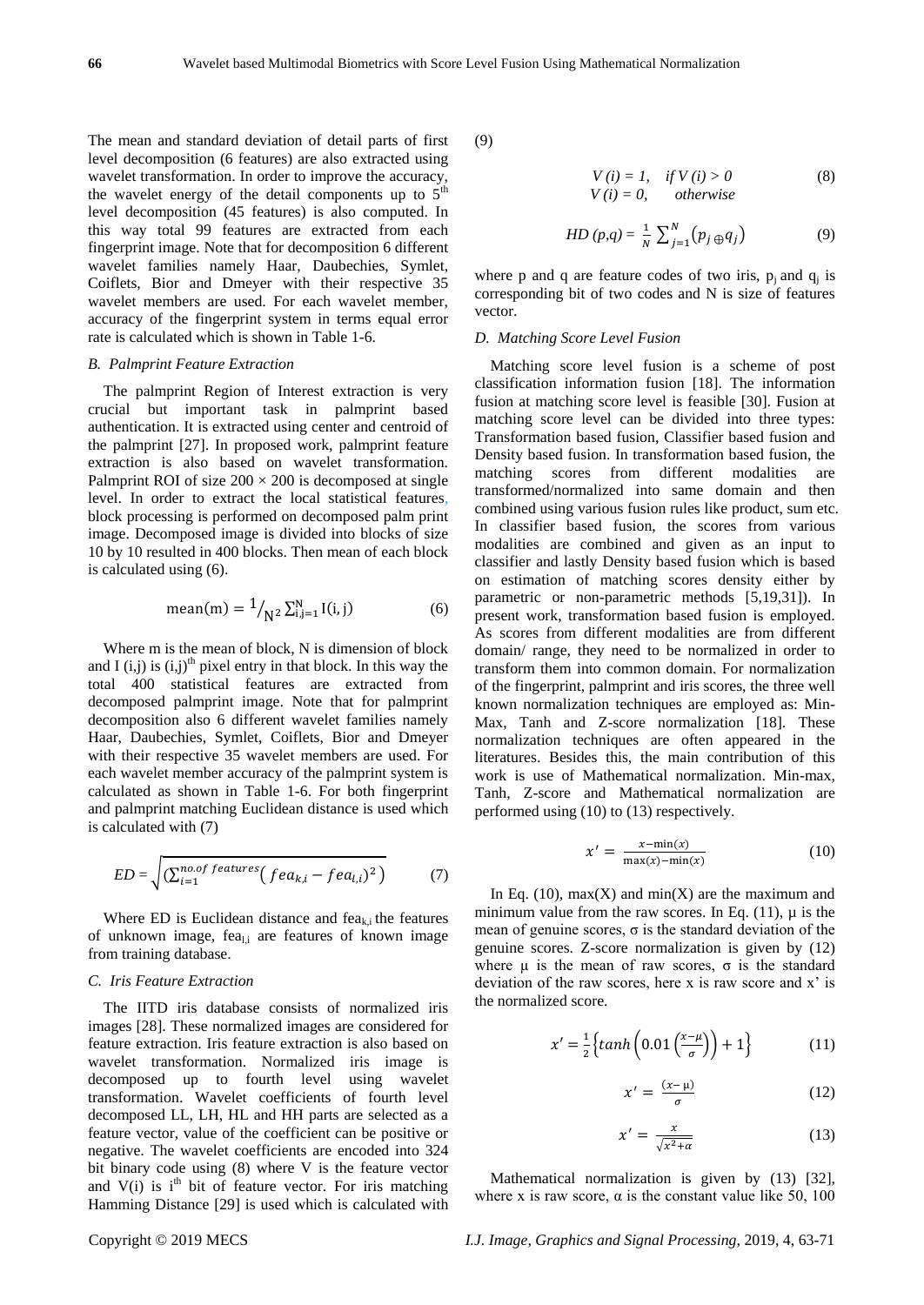and x' is the normalized score. Next section covers databases used in the experiments.

#### IV. DATABASES AND EXPERIMENTAL SETUP

In present work, the multimodal database used for experiments is heterogeneous or virtual database which is created by pairing a user from one unimodal database with user from another unimodal database. FVC2006 fingerprint database collected by Biometric System Lab (BIOLAB), University of Bologna with different sensors is used for fingerprint. All images are in .bmp format [33]. FVC2006 consist of 4 sets i.e. DB1, DB2, DB3 and DB4. For present study DB2\_A set is used and it consists of fingers of 140 subjects. Out of 140 subjects, 100 subjects are randomly selected for experiments with 5 images per subject.

Publically available CASIA Palmprint V1 Database collected by the Chinese Academy of Sciences, Institute of Automation (CASIA) is used for palmprint [34]. CASIA palmprint V1 database contains the images of 312 subjects. These palmprint images are captured using CMOS camera. The palmprint experimentations are carried out on images of 100 subjects with 5 images per subjects. Finally, IITD Iris Image Database Version 1.0 acquired in the Biometrics Research Laboratory using JPC1000, JIRIS and digital CMOS camera is used for last modality i.e. iris [28]. This database consists of iris images of 224 subjects. For this work, 100 different iris images are randomly selected with 5 images per subjects. In all three modalities, out of 5 images of each subject, 3 images are used for training while remaining images are used for testing.

For multimodal biometrics experiments, these three unimodal databases are used and formed heterogeneous database so experiments are performed on total 1500 different images. From each three unimodal characteristics i.e. fingerprint, palmprint and iris, genuine and imposter scores were obtained. Each image of the subject is matched with remaining images of the same subject to obtain genuine scores while each image of the subject is matched with each image of the every other subject to produce imposter scores. In unimodal biometrics, 6 different wavelet families and 35 respective wavelet members are used for features extraction and accuracy of the system is measured in terms of False Acceptance Rate (FAR), False Rejection Rate (FRR) and Equal Error Rate (EER). EER is the point where FAR is equals to FRR. Generally, EER should be minimum for secure system. Next section covers the experimental results of both unimodal & multimodal biometric system.

#### V. EXPERIMENTAL RESULTS AND DISCUSSIONS

The proposed work is implemented in MATLAB. The experimentation is carried out with three unimodal verification systems namely, fingerprint, palmprint and iris. Six different wavelet families namely, Haar, Daubechies, Symlet, Coiflets, Bior and Dmeyer along with their respective thirty five family members i.e. haar, db2, db3, db4, db5, db6, db7, db8, db9, db10, sym2, sym3, sym4, sym5, sym6, sym7, sym8, coif1, coif2, coif3, coif4, coif5, bior1.1, bior1.3, bior1.5, bior2.2, bior2.4,bior2.6, bior2.8, bior3.1, bior3.3, bior3.5, bior3.7, bior3.9 and dmey are used in feature extraction stage of each modality. The results of experimentation with Haar, Daubechies, Symlet, Coiflets, Bior and Dmeyer wavelet families are shown in Table 1-6, respectively. The accuracy of each unimodal system is measured in terms of Equal Error Rate (%EER) which is determined from False Acceptance Rate (FAR) and False Rejection Rate (FRR). The minimum value of EER represents the high accuracy of unimodal and multimodal systems. The fingerprint unimodal system has achieved minimum EER of 5.6% using sym5 wavelet member among all wavelet members. Similarly, the palmprint unimodal system has achieved minimum EER of 5.5% using db4, sym6, bior2.4 and bior3.5 wavelet members among all wavelet members. Finally, the iris unimodal system has achieved minimum EER of 1.5% using haar and bior1.1wavelet members among all wavelet members.

Table 1.Unimodal Results with Haar Wavelet

| Wavelet<br>Family | Wavelet<br>family<br>member(s) | <b>Fingerprint</b><br>$(\%EER)$ | Palmprint<br>$(\%EER)$ | <b>Iris</b><br>$(*EER)$ |
|-------------------|--------------------------------|---------------------------------|------------------------|-------------------------|
| Haar              | Haar                           | 6.4                             | 5.8                    |                         |

| Wavelet<br>Family | Wavelet<br>family<br>member(s) | <b>Fingerprint</b><br>$(*EER)$ | Palmprint<br>$(%$ (%EER) | Iris<br>$(\%EER)$ |
|-------------------|--------------------------------|--------------------------------|--------------------------|-------------------|
|                   | dh2                            | 6.3                            | 5.9                      | 2.5               |
|                   | db3                            | 6.1                            | 5.6                      | 6.5               |
|                   | dh4                            | 6.1                            | 5.5                      | 7.4               |
|                   | db5                            | 6.57                           | 5.65                     | 10.5              |
| Daubechies        | db6                            | 6.2                            | 5.65                     | 7.7               |
| (db)              | db7                            | 7.2                            | 5.8                      | 5.7               |
|                   | db8                            | 8.1                            | 6.2                      | 9.7               |
|                   | db9                            | 9.8                            | 5.8                      | 8                 |
|                   | db10                           | 7.7                            | 5.9                      | 6                 |

Table 3. Unimodal Results with Symlet wavelet

| Wavelet<br>Family | Wavelet<br>family<br>member(s) | <b>Fingerprint</b><br>% <b>EER</b> | <b>Palmprint</b><br>$(\%EER)$ | <b>Iris</b><br>$(\%EER)$ |
|-------------------|--------------------------------|------------------------------------|-------------------------------|--------------------------|
|                   | sym <sub>2</sub>               | 6.4                                | 5.85                          | 2.4                      |
|                   | sym <sub>3</sub>               | 6.1                                | 5.7                           | 6.7                      |
|                   | sym4                           | 6.9                                | 5.6                           | 4.25                     |
| Symlets<br>(sym)  | sym <sub>5</sub>               | 5.6                                | 5.65                          | 5.5                      |
|                   | sym <sub>6</sub>               | 7.4                                | 5.5                           | 3.5                      |
|                   | sym7                           | 6.4                                | 5.6                           | 8                        |
|                   | sym <sub>8</sub>               | 7.2                                | 5.6                           | 5.7                      |

Table 4. Unimodal Results with Coiflet wavelet

| Wavelet<br>Family | Wavelet<br>family<br>member(s) | <b>Fingerprint</b><br>$(\%EER)$ | Palmprint<br>$(\%EER)$ | <b>Iris</b><br>$(\%EER)$ |
|-------------------|--------------------------------|---------------------------------|------------------------|--------------------------|
|                   | coif1                          | 6.25                            | 5.6                    | 6.25                     |
|                   | coif <sub>2</sub>              | 6.8                             | 5.6                    | 13.2                     |
| Coiflet           | coif3                          | 6.75                            | 5.8                    | 9.9                      |
| (cot)             | coif4                          |                                 | 5.8                    | 7.4                      |
|                   | coif <sub>5</sub>              | 9.6                             | 5.8                    | 6.75                     |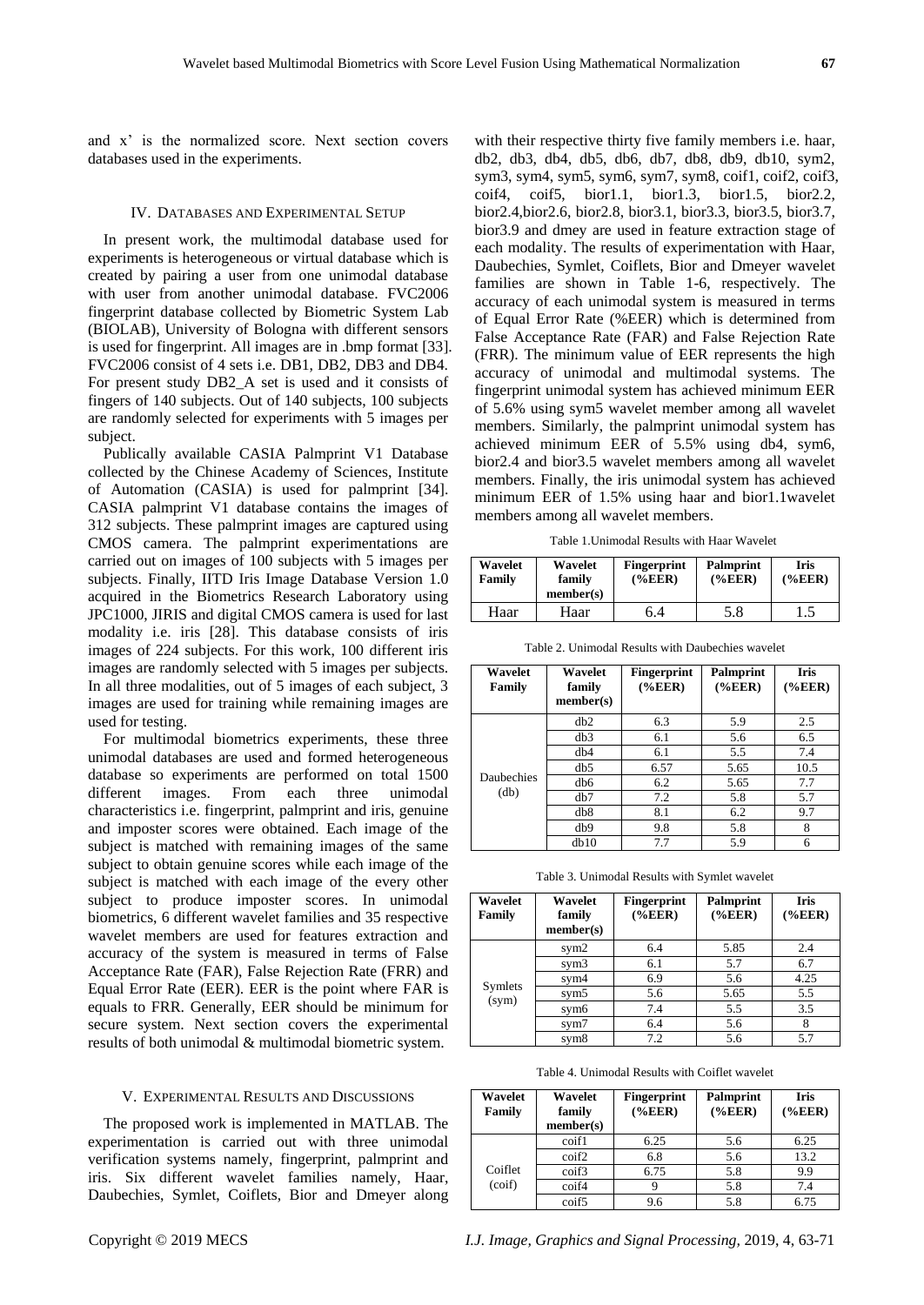The summation of equal error rates (% EER) of the fingerprint, palmprint and iris is calculated for respective wavelet members of each wavelet family. Further, the top two combinations having minimum summation of equal error rate are selected for development of multimodal biometric system using matching score level fusion. In first combination of multimodal, the bior1.1 wavelet while in second combination. Haar wavelet has given lowest summation of % EER. The combination of three unimodal systems with lowest equal error rate (% EER) is also selected for development of multimodal biometric system. Thus, sym5 wavelet based fingerprint unimodal, db4 wavelet based palmprint unimodal and haar wavelet based iris unimodal are combined to form third combination for multimodal system. The selected three combinations of unimodal for development of three different multimodal biometric systems and their respective unimodal results are as shown in Table 7.

Table 5.Unimodal Results with Bior wavelet

| Wavelet<br>Family  | Wavelet<br>family<br>member(s) | <b>Fingerprint</b><br>$(\%EER)$ | Palmprint<br>$(\%EER)$ | <b>Iris</b><br>$(\%EER)$ |
|--------------------|--------------------------------|---------------------------------|------------------------|--------------------------|
|                    | bior1.1                        | 6.4                             | 5.75                   | 1.5                      |
|                    | bior1.3                        | 6.6                             | 5.85                   | $\overline{4}$           |
|                    | bior1.5                        | 8.5                             | 5.7                    | 6.6                      |
|                    | bior2.2                        | 7.5                             | 5.6                    | 6                        |
|                    | bior <sub>2.4</sub>            | 7.9                             | 5.5                    | 10.3                     |
| <b>BiorSplines</b> | bior2.6                        | 6.4                             | 5.6                    | 8.8                      |
| (bior)             | bior <sub>2.8</sub>            | 9                               | 5.6                    | 12.5                     |
|                    | bior <sub>3.1</sub>            | 14.2                            | 5.8                    | 7.25                     |
|                    | bior 3.3                       | 8.7                             | 5.6                    | 12                       |
|                    | bior <sub>3.5</sub>            | 8.7                             | 5.5                    | 9.25                     |
|                    | bior <sub>3.7</sub>            | 9                               | 5.55                   | 8.75                     |
|                    | bior <sub>3.9</sub>            | 14                              | 5.6                    | 79.5                     |

Table 6. Unimodal Result with DMeyer wavelet

| Wavelet<br>Family | Wavelet<br>family<br>member(s) | <b>Fingerprint</b><br>$(\%EER)$ | <b>Palmprint</b><br>% <b>EER</b> | <b>Iris</b><br>$(\%EER)$ |
|-------------------|--------------------------------|---------------------------------|----------------------------------|--------------------------|
| DMeyer<br>(dmev)  | Dmey                           | 10.7                            | 7.3                              |                          |

Table 7. Unimodal Cases Selected for Three Different Multimodal Biometric Systems

| Multimodal<br><b>Biometric</b><br><b>System No.</b> | Wavelet(s)                                    | <b>Fingerprint</b><br>$(\%EER)$ | <b>Palmprint</b><br>$(\%EER)$ | <b>Iris</b><br>$(\%EER)$ |
|-----------------------------------------------------|-----------------------------------------------|---------------------------------|-------------------------------|--------------------------|
|                                                     | bior1.1,<br>bior1.1,<br>$bior1.1(F-$<br>$P-I$ | 6.4                             | 5.75                          | 1.5                      |
| 2                                                   | haar, haar,<br>haar $(F-P-I)$                 | 6.4                             | 5.8                           | 1.5                      |
| 3                                                   | sym $5$ , db $4$ ,<br>haar (F-P-I)            | 5.6                             | 5.5                           | 1.5                      |

The three different multimodal biometric systems are developed for three combinations of unimodal systems using matching score level fusion. The matching score level fusion is carried out for above three combinations using normalization methods as Min-max, Z-score, Tanh and Mathematical normalization with fusion techniques as product, weighted product, sum and average. The results of multimodal biometric system No. 1 using bior1.1 wavelet for fingerprint, palmprint and iris are shown in Table 8. The results of multimodal biometric system No. 2 using haar wavelet for fingerprint, palmprint and iris are shown in Table 9 while the results of multimodal biometric system using sym5, db4 and haar wavelet for fingerprint, palmprint and iris respectively are shown in Table 10.

The present work mainly focus on the performance evaluation of mathematical normalization technique. Various experiments are conducted for the evaluation of performance of Mathematical Normalization to improve the accuracy of multimodal systems by varying the value of mathematical constant (alpha) from 0 to 5000 in Eq. 13. It is represented graphically in Fig.1. It is observed from Fig.1 that the value of mathematical constant (alpha) at 1000 gives the more accuracy and lowest %EER. So the value of alpha as 1000 is selected for mathematical normalization. The normalization of the raw scores is carried out using  $(10)$ ,  $(11)$ ,  $(12)$  and  $(13)$  of Min-max, Tanh, Z-score and Mathematical normalization, respectively. In case of weighted product fusion method, the Equal Error Rates (%EER) of unimodal systems are considered for weight calculation. The weight  $W_p$  of fingerprint, palmprint and iris is calculated using (14). Here,  $EER_{a}$  is the equal error rate of  $q^{th}$  modal and n represents number of modals used in fusion.

$$
Wp = \frac{1/EERp}{\sum_{q=1}^{n} (1/EERq)}\tag{14}
$$

Table 8. Results of Multimodal Biometric System No.1 using Different Normalization Techniques

| <b>Normalization</b> | <b>Fusion methods</b><br>(%EER) |                     |            |         |  |
|----------------------|---------------------------------|---------------------|------------|---------|--|
| <b>Techniques</b>    | <b>Product</b>                  | Weighted<br>product | <b>Sum</b> | Average |  |
| Min-Max              | 0.375                           | 0.4                 | 0.974      | 0.973   |  |
| Tanh                 |                                 | 0.98                |            | 0.94    |  |
| Zscore               |                                 |                     |            |         |  |
| Math-norm            | 0.45                            | 0.325               | 1.5        | 1.5     |  |

Table 9. Results of Multimodal Biometric System No.2 using Different Normalization Techniques

| <b>Normalization</b> | <b>Fusion methods</b><br>$(\%EER)$ |                     |       |         |
|----------------------|------------------------------------|---------------------|-------|---------|
| <b>Techniques</b>    | Product                            | Weighted<br>product | Sum   | Average |
| Min-Max              | 0.381                              | 0.4                 | 0.975 | 0.973   |
| Tanh                 |                                    | 0.98                |       | 0.95    |
| Zscore               |                                    |                     |       |         |
| Math-norm            | 0.46                               | 0.331               |       |         |

Table 10. Results of Multimodal Biometric System No.3 using Different Normalization Techniques

| <b>Normalization</b> | <b>Fusion methods</b><br>$(\%EER)$ |                     |     |         |  |
|----------------------|------------------------------------|---------------------|-----|---------|--|
| <b>Techniques</b>    | Product                            | Weighted<br>product | Sum | Average |  |
| Min-Max              | 0.465                              | 0.456               |     |         |  |
| Tanh                 |                                    |                     |     | 0.97    |  |
| Zscore               | 1.2                                | 1.2                 |     |         |  |
| Math-norm            | 0.62                               | 0.49                |     |         |  |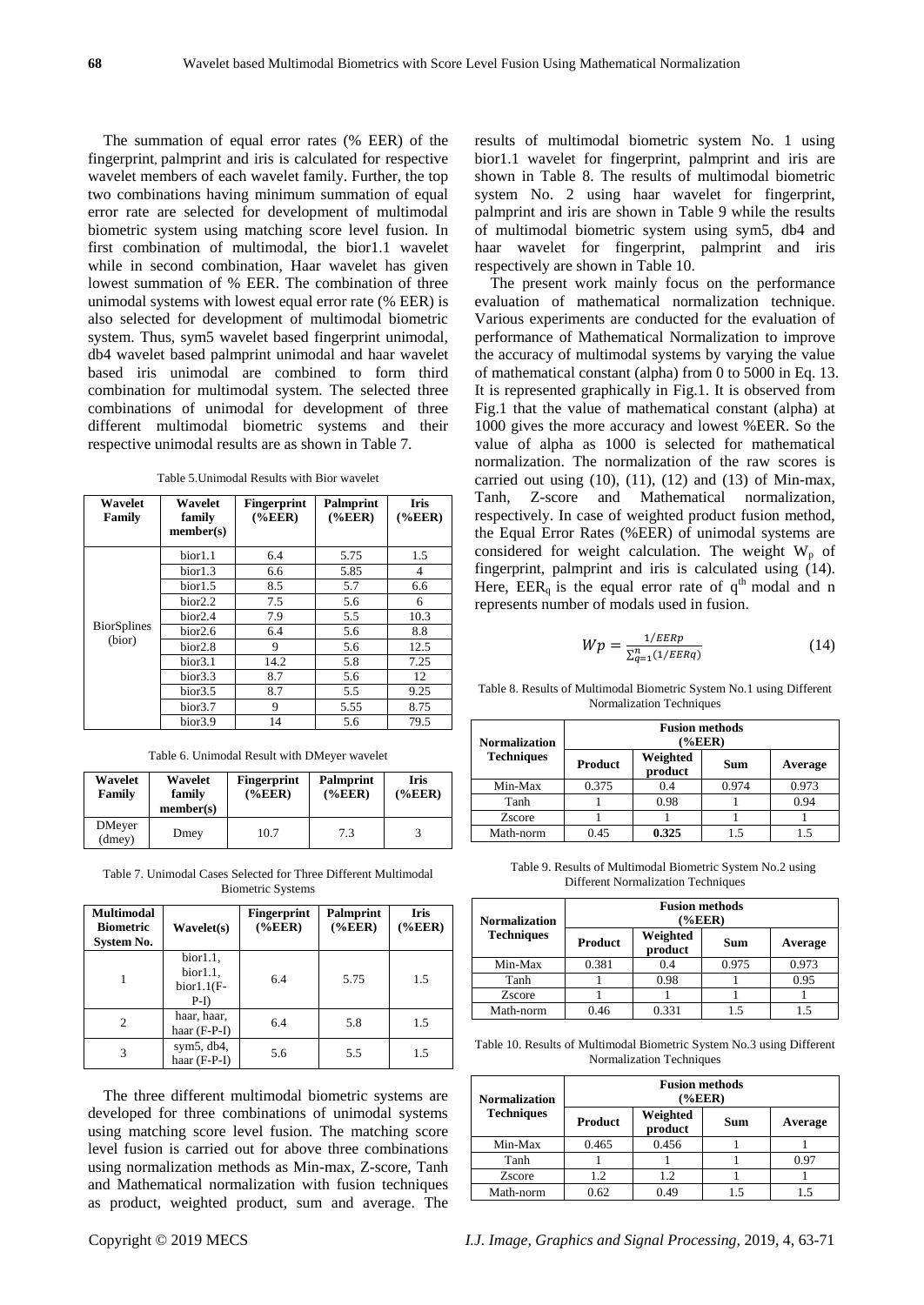From Table 8, Table 9 and Table 10, it is clearly observed that lowest equal error rate (%EER) 0.325%, 0.331% and 0.456% are obtained for multimodal biometric system No. 1, 2 and 3 respectively. Further, among all these, the lowest EER of 0.325% is achieved using mathematical normalization technique with weighted product fusion method of Multimodal biometric system No. 1. The performance of the multimodal biometric system No.1 using mathematical normalization followed by weighted product fusion method in terms of equal error rate (ERR) is represented in Fig.2. ROC is plotted by FAR vs. GAR where GAR is Genuine Acceptance Rate (GAR  $= 100$  - FRR). Fig.3 shows unimodal as well as multimodal results and it clearly indicates that multimodal system outperforms unimodal systems. The system gives 98.7% genuine acceptance rate (GAR) at 0.01% a false acceptance rate (FAR).



Fig.1. Performance of system with different values of alpha



Fig.2. EER (%) of multimodal biometrics using mathematical normalization with weighted product

The comparison of performance of proposed method with state-of-art methods in terms of the EER is reported in Table11. The Table 11 clearly shows that mathematical normalization gives best performance compared to wellknown methods like min-max, tanh and z-score.



Fig.3. ROC curve of unimodal biometrics and multimodal biometrics

## VI. CONCLUSIONS

The multimodal biometric verification system based on fingerprint, palmprint and iris at matching score level fusion using mathematical normalization is presented. Development of the proposed multimodal biometric verification system is based on use of 6 different wavelet families and 35 respective wavelet family members in feature extraction stage of unimodal system. The performance of the system at matching score level fusion is analyzed using min-max, tan-h and z-score normalization followed by product, weighted product, sum and average fusion methods. Along with these well known normalization methods, performance of the system is measured using mathematical normalization. Mathematical normalization is computationally very efficient and it is insensitive to outliers of the data. The best EER of 0.325% is achieved using mathematical normalization followed weighted product fusion for system which is based on use of bior1.1 wavelet for all fingerprint, palmprint and iris. Further it is also observed that mathematical constant-alpha in mathematical normalization gives best performance for large values. The proposed system gives 98.7% of GAR at a 0.01% FAR, so it can be used for personal authentication task.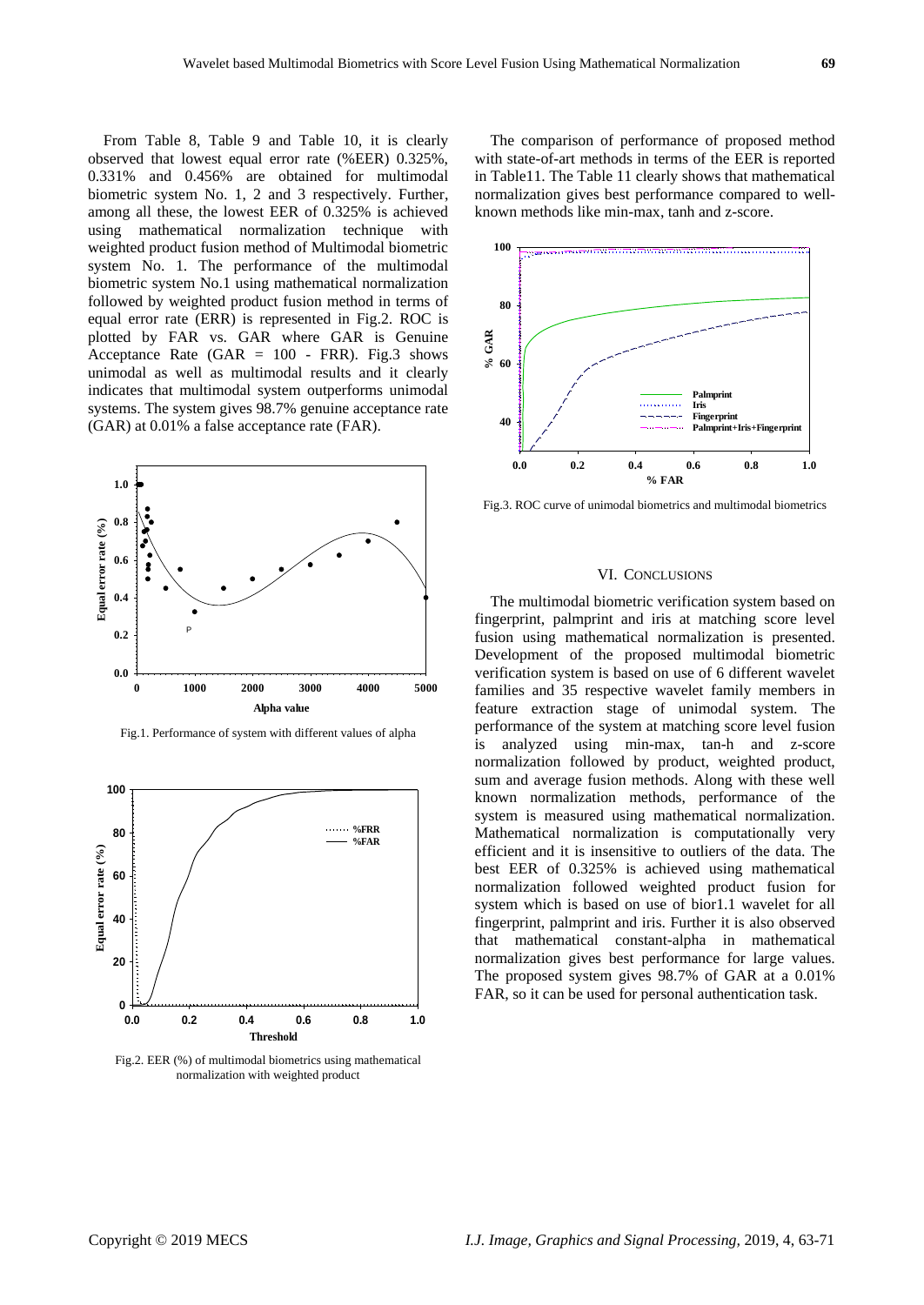| <b>Reference</b>                      | <b>Modality</b>                       | No. of<br>subjects | <b>Normalization</b>                                                              | Performance (%)                                              |
|---------------------------------------|---------------------------------------|--------------------|-----------------------------------------------------------------------------------|--------------------------------------------------------------|
| M. S. M. Asaari et al. [21]<br>(2014) | Finger vein<br>Finger geometry        | 123                | $Z$ -score + weighted sum                                                         | $EER = 1.78$                                                 |
| A. B. Khalifa et al. [14] (2013)      | Face<br>Palmprint<br>Fingerprint      | 100                | $Adaptive + mean$<br>$Adaptive + min$<br>$Adaptive + max$<br>$Adaptive + product$ | $EER = 0.48$<br>$EER = 2.49$<br>$EER = 2.46$<br>$EER = 0.47$ |
| V. Kanhangad et al. [35]<br>(2011)    | 2D Hand Geometry<br>3D Hand Geometry  | 177                | $Min-max + weighted sum$                                                          | $EER = 2.3$                                                  |
| A. Kumar et al. [15] (2006)           | Fingerprint<br>Palmprint<br>Handshape | 100                | <b>Sum</b>                                                                        | $EER = 3.53$                                                 |
| S. Sharma et al. [9] (2009)           | Hand shape<br><b>Hand Geometry</b>    | 100                | Min-max                                                                           | $EER = 0.52$                                                 |
| S. Ribaric et al. [10] (2006)         | Palm<br>Face                          | 231                | $Min-max + sum$<br>$Tanh + sum$<br>$Z-score + sum$                                | $EER = 3.12$<br>$EER = 3.05$<br>$EER = 3.15$                 |
| Proposed method                       | Fingerprint<br>Palmprint<br>Iris      | 100                | Math-norm+ weighted product                                                       | $EER = 0.325$                                                |

Table 11. Comparisons of State-of-art Methods in term of Equal Error Rate

#### **REFERENCES**

- [1] J. A. Unar, W. C. Seng and A. Abbasi, "A Review of Biometric Technology Along with Trends and Prospects," *Pattern Recognition*, [vol. 47, no. 8,](https://www.sciencedirect.com/science/journal/00313203/47/8) pp. 2673-2688, August 2014.
- [2] M. Hanmandlu, J. Grover, A. Gureja and H. M. Gupta, "Score level fusion of multimodal biometrics using triangular norms," *Pattern Recognition Letters*, vol. 32, no. 14, pp.1843–1850, 2011.
- [3] A. K. Jain, A. Ross and S. Prabhakar, "An Introduction to Biometric Recognition," *IEEE Transactions on Circuits and Systems for Video Technology*, vol. 14, no. 1, pp.4–19, 2004.
- [4] A. K. Jain, P. Flynn and A. A. Ross, "Handbook of Multibiometric," *Springer, N J, USA*, pp. 1–22, 2008.
- [5] J. Peng, A. Ahmed, and X. Niu, "Multimodal biometric authentication based on score level fusion of finger biometrics," *Elsevier, Optik*, vol. 125, pp. 6891–6897, 2014.
- [6] M. He, S. Horng, P. Fan, R. Run, R. Chen, J. L. Lai, M. K. Khan and K. O. Sentosa, "Performance evaluation of score level fusion in multimodal biometric systems," *Pattern Recognition*, vol. 43, pp.1789–1800, 2010.
- [7] A. Poursaberi and B. N. Arabi "A novel IRIS recognition system using morphological edge detector and wavelet phase features," *Journal of Graphics, Vision and Image Processing*, vol.6, pp. 9-15, 2005.
- [8] P. S. Sanjekar and J. B. Patil, "An Overview of Multimodal Biometrics," *Signal and Image Processing: An International Journal (SIPIJ)*, vol. 4, no.1, pp. 57-64, Feb 2013.
- [9] S. Sharma, S. R. Dubey, S. K. Singh, R. Saxena and R. Singh , "Identity verification using shape and geometry of human hands," *Expert Systems with Applications*, vol. 42, pp. 821–832, 2015.
- [10] S. Ribaric and I. Fratric, "Experimental Evaluation of Matching-Score Normalization Techniques on Different Multimodal Biometric Systems," *Proc. IEEE Mediterranean Electrotechnical Conference*, May 2006, pp. 498 – 501.
- [11] T. A. Alghamdi, "Evaluation of Multimodal Biometrics at Different Levels of Face and Palm Print Fusion

Schemes," *Asian Journal of Applied Sciences*, vol.9, no.2 pp.126-130, 2016**.**

- [12] M. I. Razzak, R. Yusof and M. Khalid, "Multimodal face and finger veins biometric authentication," *Scientific Research and Essays*, vol. 5, no.17, pp. 2529-2534, Sep. 2010.
- [13] A. P. Yazdanpanah , K. Faez and R. Amirfattahi, " Multimodal Biometric System using Face, Ear and Gait Biometrics," *Proc.10th International IEEE Conference on Information Science, Signal Processing and their Applications (ISSPA)*, May 2010, pp.251-254.
- [14] A. B. Khalifa, " Adaptive Score Normalization: A Novel approach for Multimodal Biometric Systems," *World Academy of Science, Engineering and Technology, International Journal of Computer and Information Engineering*, vol. 7, no. 3, pp.376-384, 2013.
- [15] A. Kumar, D. Zhang, "Combining Fingerprint, Palmprint and Hand-Shape for User Authentication," *Proc.18th International Conference on Pattern Recognition (ICPR)*, Aug. 2006, pp. 549-553.
- [16] M. Hanmandlu, J. Grover, A. Gureja and H.M. Gupta, "Score level fusion of multimodal biometrics using triangular norms," *Pattern Recognition Letters,* vol.32, pp.1843–1850, 2011.
- [17] K. Nandakumar, Y. Chen, A.K. Jain and S.C. Dass, "Quality based Score Level Fusion in Multibiometric systems," *Proc. 18th International Conference on Pattern Recognition (ICPR)*, 2006, pp. 473–476.
- [18] A. Jain, K. Nandakumar and A. Ross, "Score normalization in multimodal biometric systems," *Pattern Recognition*, vol. 38, pp. 2270 – 2285, 2005.
- [19] R. Raghavendra, B. Dorizzi, A. Rao and G.H. Kumar, "Designing efficient fusion schemes for multimodal biometric systems using face and palmprint," *Pattern Recognition*, vol. 44, pp.1076–1088, 2011.
- [20] F. F. Cui, and G. P. Yang, "Score Level Fusion of Fingerprint and Finger Vein Recognition," *Journal of Computational Information Systems*, vol. 16, pp. 5723– 5731, 2011.
- [21] M. S. M. Asaari, S. A. Suandi and B. A. Rosdi, "Fusion of Band Limited Phase Only Correlation and Width Centroid Contour Distance for finger based biometrics," *Expert Systems with Applications*, vol. 41, pp. 3367–3382, 2014.